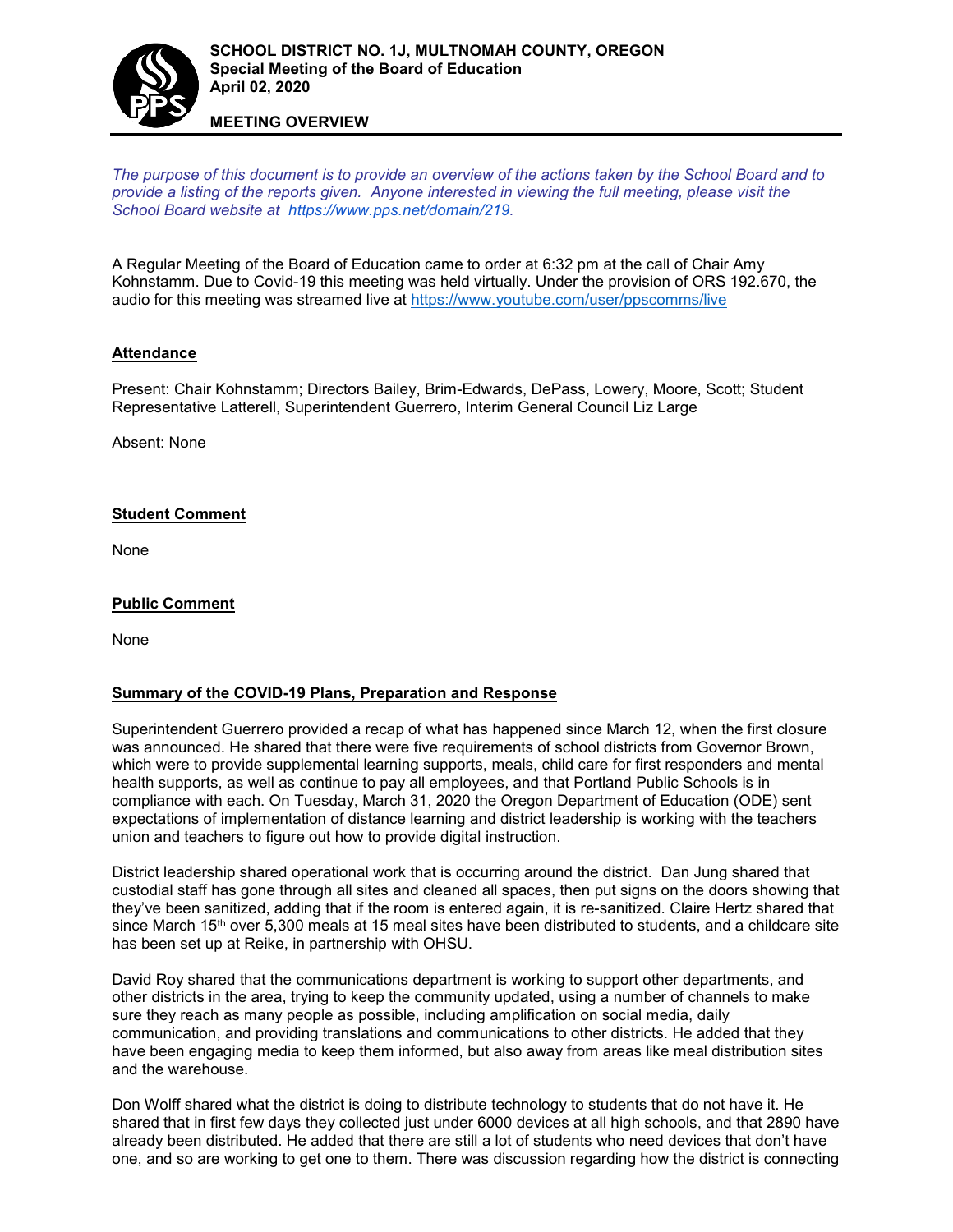with families to reach all of the students. Mr. Wolff shared how they are working to connect students who do not have Wi-Fi to service, including signing families up for Comcast Internet Essentials, requesting that people split their Wi-Fi and leave one open, if they have the ability to, and working with Cisco to set up wireless access spots.

Jonathan Garcia shared that the Engagement Team is focusing on three areas: working to address family insecurities (such as food and housing needs), working to enable distance learning, and trying to raise funds to cover the support. Corona Virus Relief Fund is set up and they've received about \$30,000 in donation. They have received support from community partners including from Lyft and Door Dash.

## **Distance Learning Update**

Superintendent Guerrero shared that state guidelines were just received, but the district had already been working with principals and teachers to roll out Home-based Distance Learning (PPS-HD). Kregg Crueller shared that multiple department have been working very hard to get distance learning up and rolling, even though there is no blueprint for it. The Oregon Department of Education (ODE) has given districts until April 13, 2020 to implement distance learning. He stated that virtual learning is not a replacement for a traditional classroom, but is meant to be a learning platform that can continue engage children, provide continuity, and keep learning communities connected. He noted that virtual learning incudes whole wrap around services, which works to keep students connected to counselors and social workers.

Brenda Martinek, Chief of Student Support Services shared how they are connecting social emotional learning (SEL) to virtual learning. They are working with counselors to make sure that are connecting with students, that all the links for community support such as suicide support services online, and that there are counseling services providing a check-in at all meal sites with fliers with community resources in all of the supported languages. They are looking at how to provide services for students with special needs. There was a two day training for all staff that taught about SEL and have developed 20 minute lessons for weekly check-ins with students for teachers to access.

Shawn Bird, Chief of Schools, shared that they are working together to make sure principals and teachers understand their responsibilities, as well as working with the Portland Association of Teachers (PAT), to ensure students are getting what they need to graduate high school, and that they are waiting for clarification from the Oregon Department of Education (ODE). He noted that quarter 3 grades will be extended into May so that students can improve their grades by completing assignments or demonstrating proficiency in other ways. He added that student's grades can only improve during this time and no student will receive a failing grade, instead they will receive an incomplete so they can work with teachers to improve their score to receive a passing grade. ODE guidelines state that schools must monitor progress, and so they are working on a way to monitor that does not negatively impact students who are unable to access instruction.

Dr. Valentino, Chief Academic Officer, shared that his team has been working to build infrastructure to allow for online teaching, which includes online capacity and devices for teachers. They are focusing on two programs, SeeSaw for early grades and Google Classroom for upper grades. He shared that teachers spent this week getting used to using the new programs and that next they will begin to add content, with the week of April 6<sup>th</sup> being an instructional week. He shared that they are working with PAT to make sure they are providing the necessary supports for teachers. He stated that they are providing content to teachers based on grade and subject to create consistency. Dr. Bird added that principals are meeting with teachers virtually to support them.

Dani Ledezma shared that district partners are working to continuing to think about students of color are disproportionately impacted, that community providers recently held a town hall and went over online resources and that larger organizations are shifting from group work to individual work.

Ms. Hertz provided an overview of the expected financial impact. She noted that there will potentially be federal and state relief, but it is unclear what they will look like, and that budget reductions are imminent. She added that full funding of the Student Investment Account (SIA) is very unlikely, that previously approved milestones in the budget calendar will be delayed, that the district has implemented a hiring free this year, and delayed sale of bonds because of market volatilities.